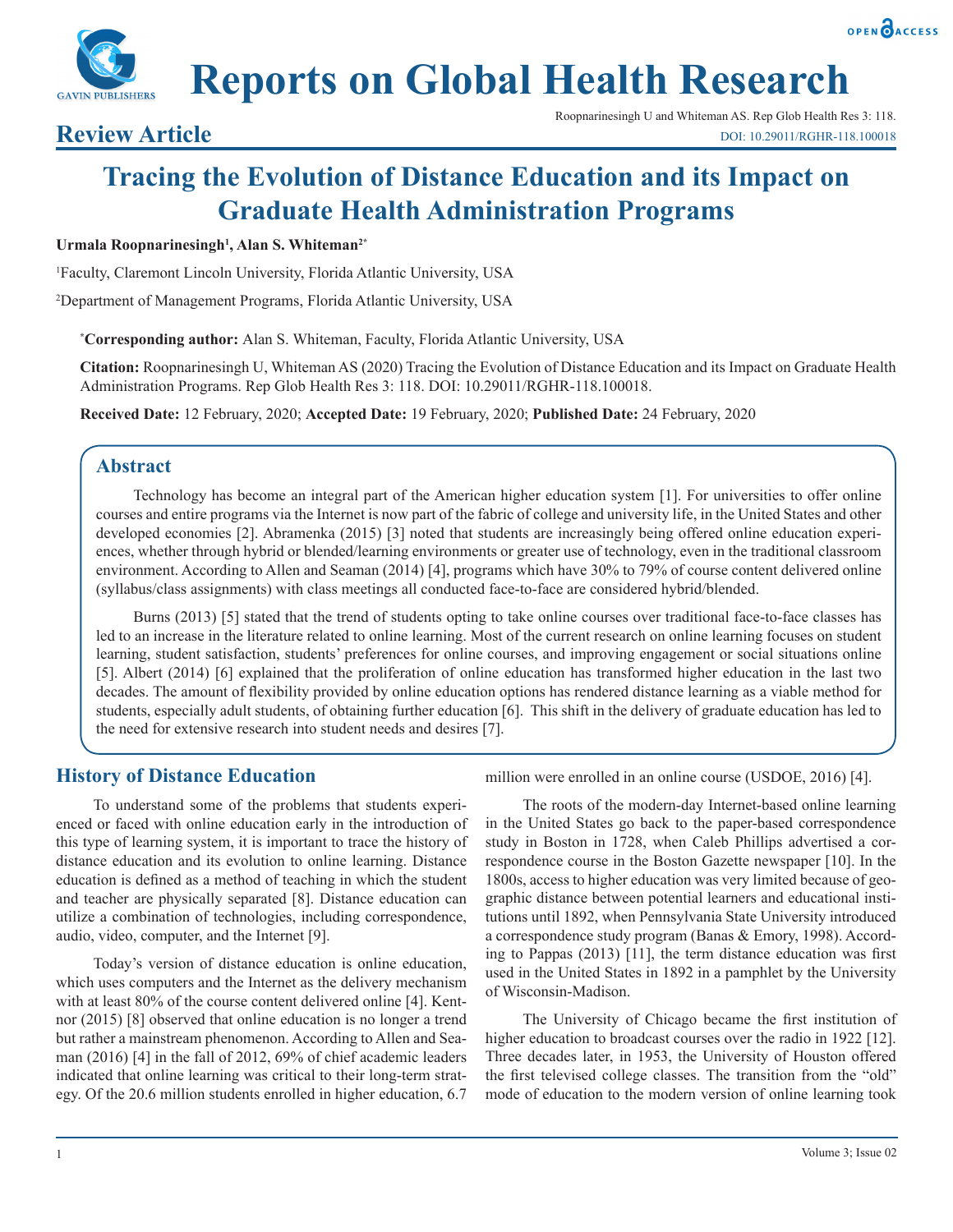approximately four more decades and was fueled by the U.S. Department of Defense's Arpanet in 1969 and later the Internet [12]. Published reports show that the University of Phoenix was established in 1989 to become the first privately owned academic institution to offer degree programs via a synchronous online mode of delivery [8].

#### **Correspondence: Parcel Post**

Kentnor (2015) [8] explained that correspondence education is a form of distance education, given that the teacher and students are physically separated. Lessons and assignments would be sent through the postal service to the student, and the student would complete and resend the assignments to the instructor for grading. Records also show that summer institutes were first formed in the late 1800s, in which readings and assignments were sent through postal mail for individuals to complete "at home," with the expectation for assignments to be discussed during the summer institute [8]. Isaac Pitman, recognized as the pioneer of distance education, began teaching shorthand by correspondence in 1840 in Bath, England [13]. Pittman mailed postcards to students and instructed them to transcribe passages from the Bible into shorthand and to return them, by post, for correction [13].

The Chautauqua Movement of the 1870s is responsible for the onset and acceptance of correspondence education for adults [14]. Chautauqua University, formed in 1883, introduced extension and correspondence courses, as well as summer terms, until it closed in 1892 due to lack of resources [14]. That same year, William Harper Rainey used Chautauqua University's model and offered college-level correspondence courses at the University of Chicago (Scott, 1999). The correspondence division at the University of Chicago was successful in terms of enrollment, with 3,000 students in 350 courses with 125 instructors [15]. The need for correspondence education continued to gain strength in the late 1800s and early 1900s as the desire for a college degree grew. Correspondence education rather than attendance at a traditional university grew especially because of increased barriers for many students, such as familial obligations, financial limitations, and geographic constraints [13]. For many reasons, such as educating students for degrees, updating of professional knowledge and skills, or training new soldiers, the goal of correspondence education was to provide a quality education and enable all to expand their intellect and knowledge [8].

#### **Radio**

Distance education was further strengthened when in 1894 Guglielmo Marconi invented the spark transmitter and obtained the first patent for a radio device (Buckland & Dye, 1991). Distance educators shortly sought to explore new communication technologies as a means to reach more learners [8]. According to Buckland and Dye (1991), the early 1920s were the beginning of educational broadcasting. Very quickly, colleges and universities went beyond transmitting educational matter and entered the social broadcasting world of sporting events, concerts, dramas, and college lectures (Buckland & Dye, 1991).

Radio was the new communication technology of the 1920s. However, its use in education was more popular in Europe and other countries than in the United States [8]. This use was especially the case in nations where radio was more reliable than the postal service or where literacy rates were lower [15]. Rumble (1986) noted:

"In Latin America, radio broadcasting organizations were among the pioneers of distance education, and this reflected in the structure of many current systems where there is less emphasis on print and individual correspondence tuition, and more on locally organized listening groups (p. 9)".

Kentnor (2015) [8] explained that radio was, and in some countries still is, the ideal instrument for informing and educating the masses. Radio was inexpensive and immediate, its content could be changed quickly, and it could reach a large number of people. Following from the innovations of distance education that developed in the 1900s, the phenomenon continued to grow with the growth of new technologies. "It was not long after radio broadcasting was introduced that the ability to 'see' an instructor on a television screen, from a distance, became a marvel" [8].

#### **Television**

The evolution of visual media as a medium for education was conceived before the use of its audio counterpart (radio) in education [8]. The foresight for the use of visual technology in education was proposed long before such capability existed. Surprisingly, once the technology was implemented, it did not gain strength in education, as many had anticipated [13]. The pioneers of educational television and those who recognized the potential of educational television early on were scientists and engineers from the University of Iowa, Iowa State University, Kansas State University, the University of Michigan, and American University (Koenig & Hill, 1967).

In the late 1960s and early 1970s, the use of radio and television in education continued to grow but not in terms of distance education [8]. Educators used the television in the classroom as a tool to demonstrate and explain concepts, and families at home were tuning in to educational broadcasts for example, cable television, Public Broadcasting Service, and National Public Radio [13]. However, the use of television for distance education, in which an instructor and student interacted asynchronously, waned [13].

Part of the explanation for low viewership may be that at the time television courses for distance education were poorly produced [13]. The television courses generally involved the instruc-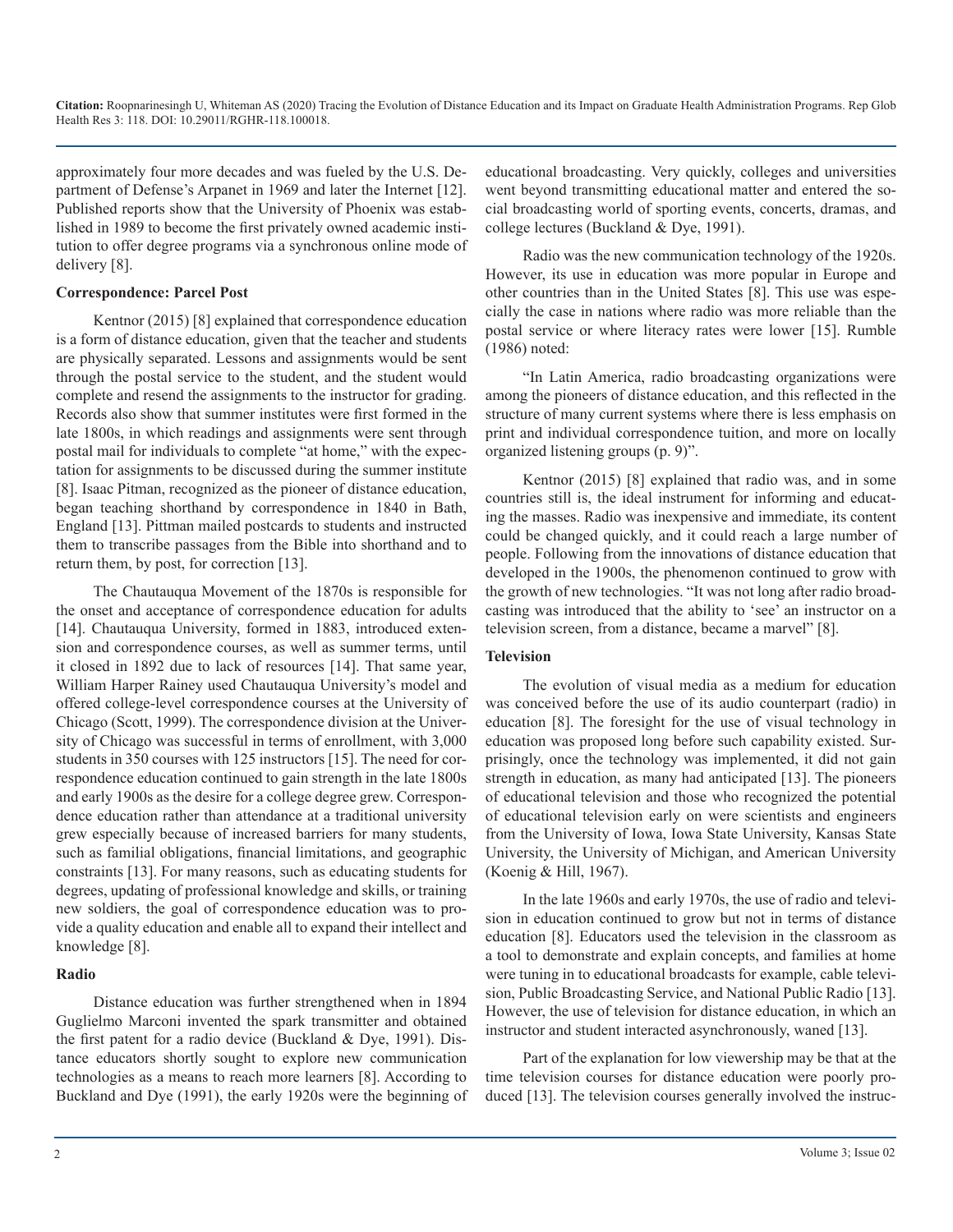tor simply reading notes, which may have been the major reason for viewers' lack of attention [8]. By the mid- to late-1970s, however, this situation changed. The British Broadcasting Company (BBC) set a standard for American television course developers to follow [13]. At the same time, the use of computers as a medium for delivering education was implemented, but educators were not yet willing to embrace the new technology [8].

#### **Evolution of Online Education: Internet**

Online education is generally defined as a form of distance education that uses computers and the Internet as the delivery mechanism, with at least 80% of the course content delivered online [4]. The use of computers for education educate arose in the corporate sector during the 1980s as companies used computerbased programs to train new employees (Rudestam & Schoenholtz-Read, 2002). Online educational programs emerged in 1989, when the University of Phoenix began using CompuServe, one of the first consumer online services [8].

Shortly thereafter, in 1991, the World Wide Web was unveiled, and the University of Phoenix became one of the first educational institutions to offer online education programs through the Internet [13]. This initial step toward the online educational marketplace prompted many reputable institutions and not-for-profit colleges and universities to follow suit [16]. The Alfred P. Sloan Foundation, a respectable philanthropic, not-for-profit grant-making institution, developed the Asynchronous Learning Networks (ALN) in 1992 to explore educational alternatives for individuals unable to attend traditional classes in the classroom [8].

According to Kentnor (2015) [8], universities and colleges began experimenting with online courses in the early to mid-1990s. However, the rapid growth of online education in traditional nonprofit institutions did not take place until 1998 [17]. In October 1998, New York University (NYU), already operating one of the largest continuing education schools in the country, was the first large nonprofit university to create a for-profit online education subsidiary, NYU Online [8]. Western Governors University, a college founded and supported by 19 state governors, was founded that same fall to make education more accessible (Western Governors University, 2015). The California Virtual University, a consortium of almost 100 universities and colleges in California with nearly 1,600 online courses, opened in November 1998 [17]. Several other institutions opened for-profit subsidiaries at approximately the same time, although many did not survive [8]. Even NYU Online, which was believed to be the only institution able to compete with the growing for-profit University of Phoenix, closed its doors in October 2001.

Possibly surprisingly, that same year the University of Phoenix's enrollment nearly doubled from 16,000 to 29,000 [16]. By 2002, over 1.6 million postsecondary students were enrolled in online courses at the University of Phoenix, and 6 years later, that number had almost tripled [4]. Nevertheless, other than the online programs at the University of Phoenix, "many fledging online educational programs started during this time did not survive. Of these many were online programs begun by traditional brick-and-mortar institutions" [8].

### **Factors Impacting Graduate Students' Choices to Online Learning**

Some research emphasizes the extent to which the absence of the F2F environment in asynchronous online teaching reduces the possibility of in-person interaction between students and instructors (Saghafi, Franz and Crowther, 2014) [18] despite the importance that is still attached to F2F communication in students' learning experience [19-21]. This is a factor that impacts graduate health administration students' choices when making decisions on the delivery modality of their courses. Nonetheless, the same and other research have pointed to the advantages that the online teaching environment offers – e.g. in terms of "shifting the learning environment to a more social, flexible and personal space" and thus promoting a student centered, problem-solving and social constructivist approach to learning [18,22,23]. The latter is, moreover, increasingly becoming a feature said to characterize contemporary learning settings in general.

According to Saghafi, Franz and Crowther (2014) [18], the online learning setting will not, however, replace activities taking place in F2F environments in higher education. Rather, their research shows that both the F2F and web-based learning environments have their respective uses - but also their limitations. Therefore, they conclude that both settings, work together in complementary ways for students, if a holistic model for blended learning is adopted. Especially in professional education, opportunities for practice-related workshop activities are important for students' learning experience. Principally, it is the accessibility and flexibility of workshop spaces 24 hours - virtual or F2F - that is recognized as critical for students. According to Saghafi, Franz and Crowther's comparative study, the F2F synchronous workshop provides a learning space for students supporting hands-on skills training, peer learning and spontaneous feedback, while the virtual asynchronous workshop turns out to be better suited for constructive discussion, archival of design development and review of individual or peer progress. Similar insights are generated from studies done by Westermann (2014) and Gonzàles-Gómez et al. (2016) [22,23], who note that one of the advantages of the dual classroom setting involving online as well as F2F learning is that it supports the development of specific skills. In Westermann's study, students experienced that their critical thinking skills were stimulated because the online setting was used for preparing oral peer discussion in the F2F classroom environment through postings of written peer and teacher response in an online discussion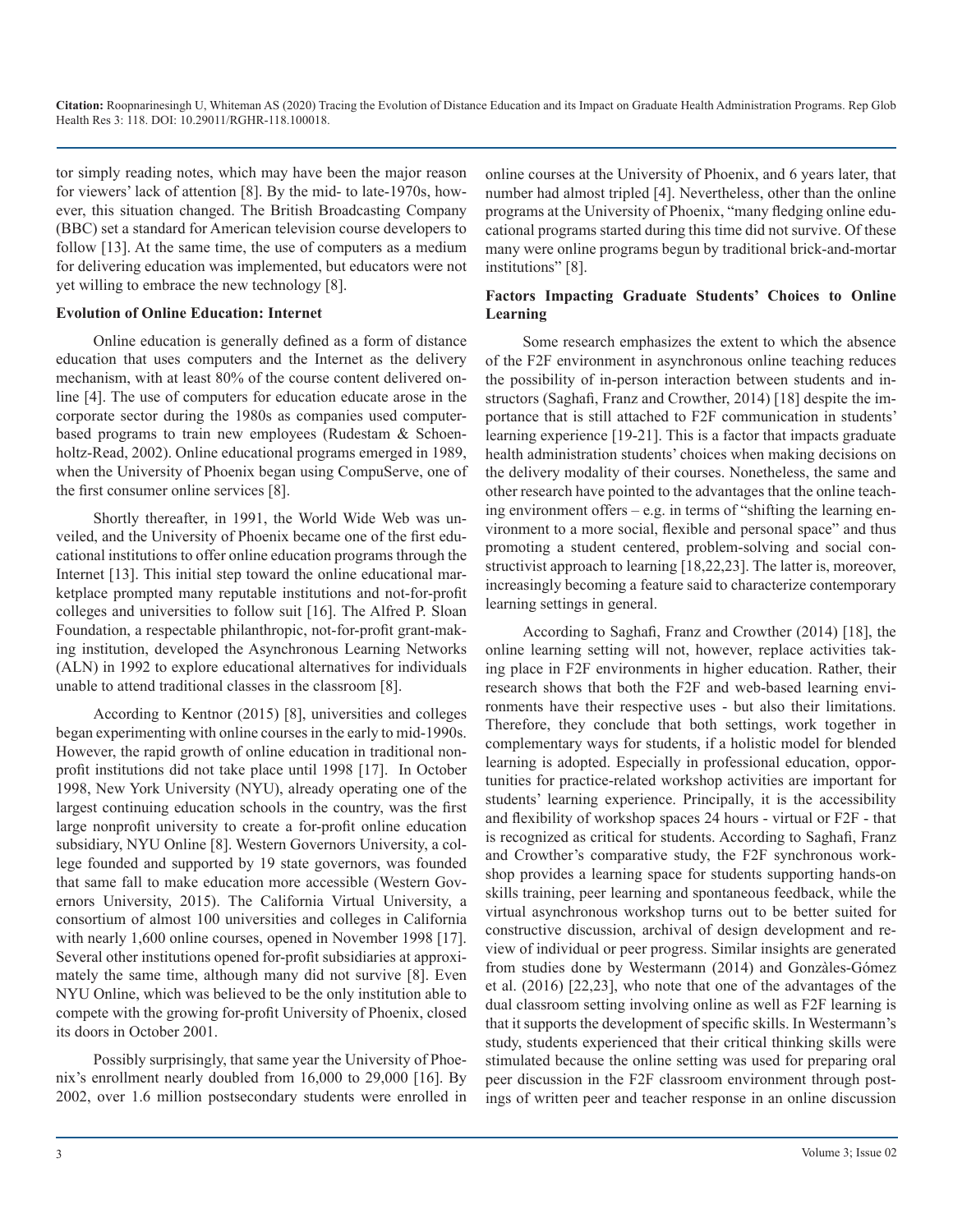forum [22].

In Gonzàles-Gómez et al.'s study, students found themselves better equipped for solving general science problems during F2F classroom and laboratory activities when online video lessons and instructions outlining the theoretical and practical aspects of laboratory work can be watched at any point in time prior to or after in-class sessions. The visualizing potentials of the online element in blended learning are investigated in studies by [19,24]. Both studies emphasize the extent to which online technologies can be used for creating a learning environment that through visual support represents an added value in students' learning experience. Graduate students' execution of the different steps in a problembased learning project is, for instance, shown to be experienced as cognitively enriched through the latter's graphic representation via the use of Web 2.0 tools in an online learning platform [19].

As mentioned earlier, students' experience of the learning community and their own learner identity appears to be significantly affected by the online element of blended learning education. Several studies point to the paradoxes that inhere in "the incorporation of information and communication technologies into the learning and teaching experience" [25]. On the one hand, it is pointed out that online LMSs often used in online and blended education – create new opportunities for interactivity between student and content, between student and teacher and among students themselves [26]. On the other hand, the digital learning environment offered by LMSs is also one in which students' geographical dispersal, asynchronous participation and limited visual contact are taken for granted [25].

Therefore, the sense of belonging to a meaningful learning community is stressed as an important factor in online/blended learning students' learning experience especially because it is difficult to make their social presence perceptible in the online environment [25,27,28]. Moreover, studies have related students' sense of belonging to meaningful online learning communities to their engagement and learning achievement [25,29]. Nevertheless, although seen as a crucial factor, student-student interactions and collaboration activities are not necessarily the sole prerequisite for online/blended learning students to feel part of a learning community. The presence of engaging academic content and a strong teaching presence are considered just as important for creating this feeling [29,25]. Since the establishing of meaningful learning communities is a distinct challenge in online/blended learning education because of the partial or complete lack of F2F interaction between student and teachers and among students, many studies have investigated how and the extent to which digital learning technologies can be used to support students' sense of partaking of a community of learners. Closely related to the question of students' sense of belonging to a meaningful learning community in online and blended learning environments is the question of students' experience of their own learner identity [30].

According to Baxter and Haycock building on Lave and Wenger (1991) [31], the formation of learner identity is bound up with agency and feelings of being in control resulting from feelings of belonging to a learning community. They further claim that the development of "a strong and salient online identity" plays an important role for student retention and motivation in online learning programs. For the same reason, their study investigates how successful online learning forums contribute to social and academic integration as a means of consolidating students' learner identities. Their findings reveal that students' prior experience with social media sites such as Facebook tended to be transferred to the academic online learning forum and thus to impact both negatively and positively on their learner confidence and agency. For instance, the public nature of the online forum made some students feel their postings assume an air of authority and expertise, which, on the other hand, led other students to refrain from posting due to feelings of lacking knowledgeability. Finally, lack of peer response or teacher moderation seemed to be detrimental to students' learner identity because they felt isolated from and peripheral to the academic community of the forum.

In this part of the review, the aspects that have proved most prominent in terms of their importance for education in online and blended learning programs include the following:

- 1. appropriate teaching and learning spaces online as well as offline;
- 2. establish engaging and meaningful learning communities as a means of supporting students' social relations and their learning experience and
- 3. develop a strong and salient sense of learner identity

Course design influences student satisfaction (Lee, 2014) [32] and their perceived learning [33], and many elements can contribute to good results here. An overall contribution might be found in the suggestion that variation in (online) teaching and learning activities are necessary [26,34], but the activities and suggestions for specific course design can be numerous when research is to give an answer. Blended learning design can successfully mix online activities with practice in the field and thus prepare preservice teachers for their future work in the profession. Here, inclusion of digital collaborative tools and work with digital literacy of the pupils are - or should be - parts of everyday practice.

Hunt (2015) focuses on exploiting blended learning for introducing authentic learning in teacher education, and she concludes that through deliberate course design and the use of relevant digital tools, blended learning can offer pre-service teachers a digital platform for collaborative and inquiry-based learning related to practice in the field. Chat sessions supplement the group work and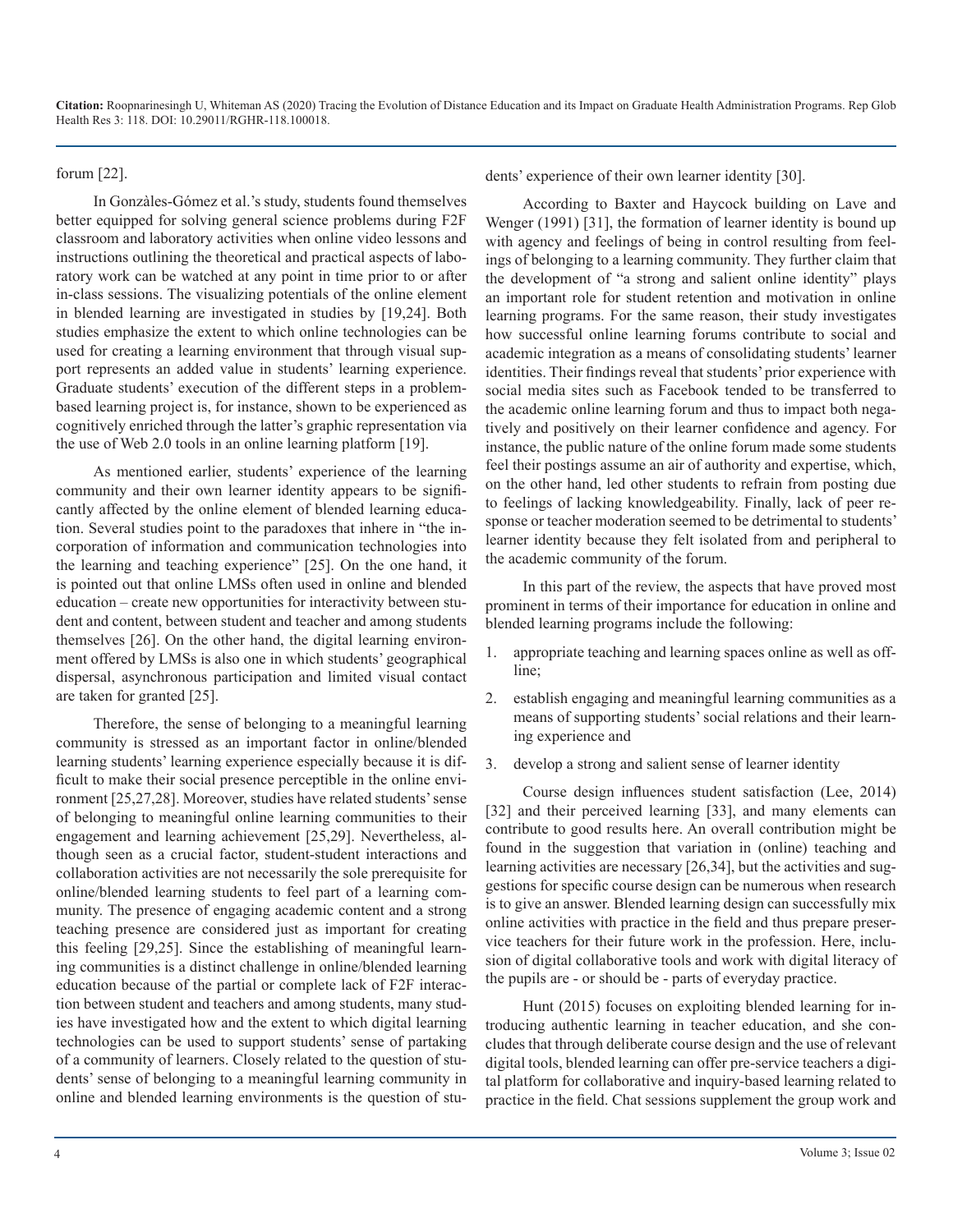the teachers are present and active during the students' field work period. In professional education, it is of high importance that the online as well as the on-campus activities relate to the professional life to come, and as profession programs have both content and skills as part of the curriculum, course design should consequently be developed to support knowledge transmission and skills acquisition [35]. Heinerichs and colleagues find that this could be facilitated by the use of digital technology in a flipped classroom or in a blended format of online and offline activities. Also, in a study [36] among midwifery students, a blended learning design was created for F2F meetings, with focus on practice-related activities, roleplays, narratives and reflection, and online sessions with synchronous discussions, "home-grown" learning recourses and active and present teachers. An innovative aspect was found in the double blends of both online-offline activities and of theorypractice activities.

Several studies find that strong educator presence along with quality course content are essential elements in courses that successfully facilitate online student engagement and learning [37,38]. Establishing educator presence in online courses can be achieved in several ways, such as through regular communication with students, consistent feedback and critical discourse modeled by the educator [33]. Online students need to feel connected to the educator, to other students in the course and to the course content [39,40], which can be achieved in a supportive learning environment in which educators strategically combine audio, video, synchronous and asynchronous discussions, practical activities and other online tools to engage students [33]. Southard, Meddaugh and France-Harris (2015) [39] found the use of high-impact videos featuring the educator and/or the course content particularly useful in promoting a strong educator presence and in cultivating students' interest in the topic under study, in particular in pure online courses where there is little or no synchronicity between the student and the educator.

In the study carried out by Southard et al. (2015) [39], introductions to undergraduate history lessons were filmed on the location of historical sites, and props as well as stop motion videos where static objects were brought to life and moved as the educator narrated were successfully used to strengthen students' feelings of connectedness to the educator and the content [39]. Facilitating teaching and learning in an online environment poses a number of challenges to educators, who often struggle with adapting the practices they have found effective in F2F classes to an online environment (Mills, 2015). Fletcher and Bullock (2015) [28] argue that in this respect, teacher educators are particularly challenged because asynchronous online environments may impede the fostering of positive relationships between the educator and her students, a relationship that is considered central to meaningful teaching and learning by most teacher educators. Their results indicate that, ideally, professional teaching programs should not be based on asynchronous teaching only but should be blended with synchronous online class sessions and F2F interaction as well.

A number of researchers find that the educator plays a crucial role in scaffolding students to successfully participate in asynchronous online discussions by providing clear guidelines for how to initiate and take part in online discussions that facilitate learning [41,42]. In a study on how responsibility and generativity were enacted in asynchronous online discussions in a hybrid course, Beth et al. (2015) [41] conclude that educators can successfully scaffold students' online discussions in terms of both quantity (e.g., online discussion were scheduled at regular intervals and students were required to post a minimum number of posts) and quality (e.g., students were instructed to use a conversationally inviting tone, to provide contextual information and to address academic questions and comments to their peers). Others have found that in blended courses involving few F2F classes, synchronous online classroom sessions involving interaction and discussion can contribute positively to students' feelings of connectedness to their educator and fellow peers [36].

To sum up, the factors that have proved most salient in relation to the educator's role in e-learning, blended learning and online learning in the literature reviewed include:

a) establishing strong educator presence in online settings and

b) building online learning communities that foster positive relations.

In relation to educator roles and relations, the dimensions that are reported in the literature reviewed to have significant influence on student learning in professional programs offered through blended or online formats include the educator's role in establishing strong educator presence in online settings and in building online learning communities that foster positive relations. As for the students, research indicates that several factors, influence their learning experience in eLearning/ blended/online courses. The factors that are highlighted by the literature reviewed to be of specific importance for professional education students' learning experience and their learner identity include the presence of appropriate teaching and learning spaces online as well as off-line and the presence of engaging and meaningful learning communities that support the students' social relations.

#### **Why Early Online Institutions Failed**

Numerous factors influenced the demise of these online institutions. Perhaps the most significant was The lack of understanding of online pedagogy and online learning styles, as well as the lack of faculty buy-in for online education [43]. Online education presents instructors with a different medium for teaching and learning than traditional face-to-face education and therefore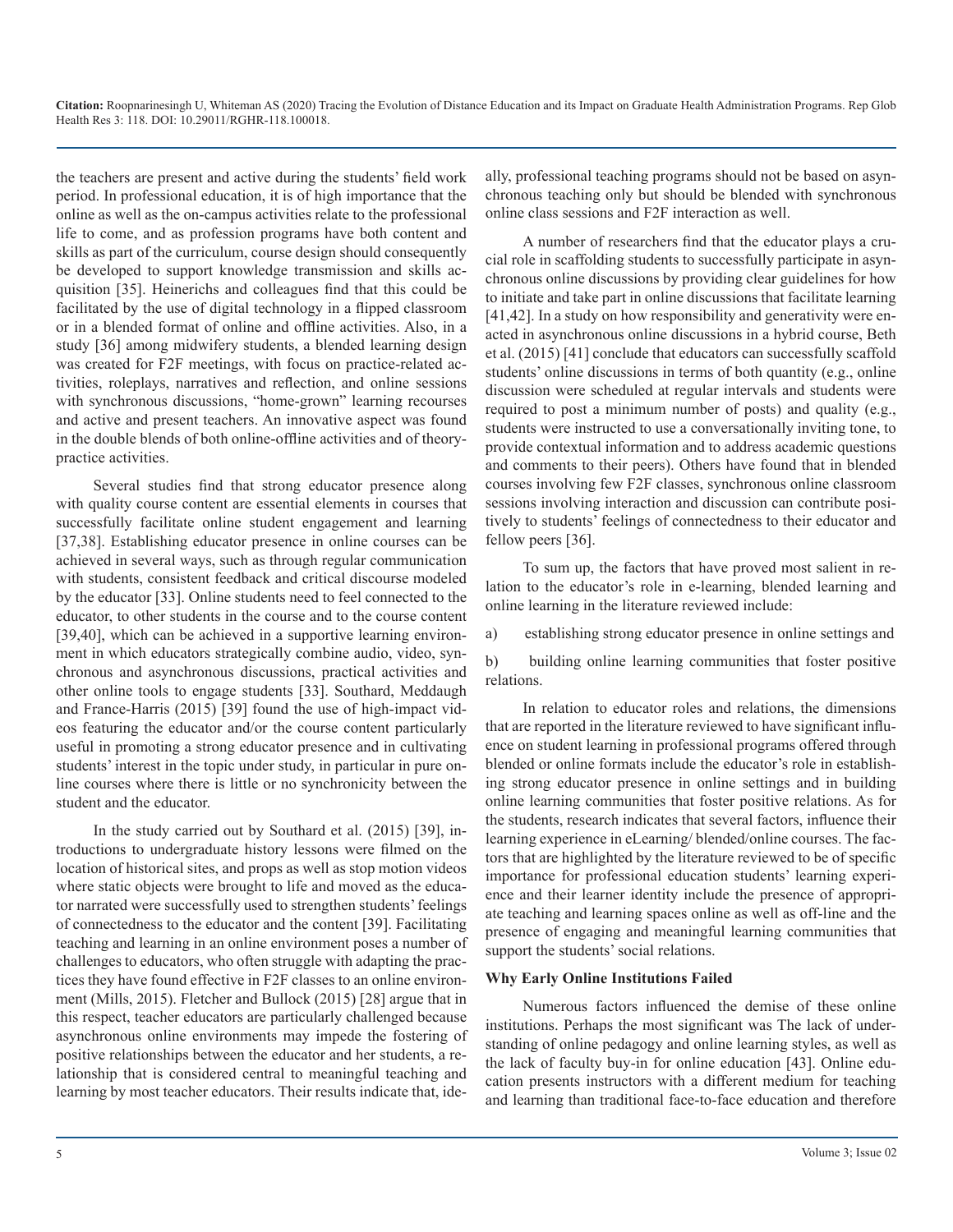requires a different pedagogy [44]. Faculty were, and continue to be, an integral part of any university's success, and many faculty members at the traditional universities did not embrace online education because of concerns about the quality of education provided through this medium [45]. As many traditional universities entered the online marketplace, they did so without the full support of the faculty, and this lack of support ultimately impacted the sustainability of their online programs [16].

Another factor that led to the closure of many of the institutions providing online education was the failure of educators to recognize that differences exist between teaching and learning in the online and face-to-face environments [17]. Many professors merely provided the online students with lecture notes from the traditional classrooms, with the assumption that these notes would suffice [8]. However, research has supported the concept that a well-designed, documented, and structured online course that facilitates active engagement with the students is essential for success [46].

Carlson and Carnevale (2001) [16] contend that online pedagogy was not the only reason for the initial failure. Lack of institutional support for the faculty and lack of leadership, with little understanding of online education, were also to blame. According to Shelton and Saltsman (2005) [45], the most common complaints from faculty regarding online education were (a) lack of understanding of this method of teaching; (b) lack of institutional support; and (c) fear that the quality of education in the online environment would suffer.

Kentnor (2015) [8] pointed out that as nonprofit institutions sought to increase profits by entering into the online marketplace through the creation of subsidiaries and partnerships, the institutions ignored the fundamental principles of the quality of education, institutional governance, and project planning. Bok (2003) [47] argued that new technologies harness great power with the potential to improve teaching and learning, yet if universities continue to seek profits and commercialize education, the credibility and integrity of the institution of higher education will be threatened. He further contends that universities must invest in researching new technologies and use them to improve the quality of education provided [47].

Distance education is based on the premise that education was possible without the face-to-face interaction between the student and teacher [8]. In the 1700s, this idea may have been difficult to conceive. Today, with the advancements in communications technology and the connectivity of computers and the Internet, distance education is commonplace [8]. "Distance education continues to play an important role in education in the United States, as it provides greater access and, in some respects, an affordable option" [8].

It is possible, as Kolowich (2014) [48] noted, that in 10 or 20 years, when the great universities are judged, the standards will not consider only their research accomplishments but the reach of their teaching as well. Distance education, since its inception in the 1700s, has been concerned with making knowledge accessible to more than just a privileged few [8]. As financial aid and scholarships make education possible for those who are unable to afford the cost of on-campus education, distance education makes education attainable for those who are unable to attend traditional classes at all [48]. "From the Postal Service, to spark transmitters, to television broadcasting, to the Internet and the Web, advances in communication technology have led to the changing landscape of education and the proliferation of distance education" [8]. Distance education has become a widely accepted and pervasive mode of education**.**

A recent study (Roopnarinesingh, 2019) [7] explored graduate health administration students' choices to attend face-to-face programs at predominantly online universities. The study explored the lived experiences of the participants in face-to-face and online educational formats. Overall, the experiences were different in both formats, therefore influencing the participants' choices to attend face-to-face programs at predominantly online universities. It was determined further research is needed in analyzing the impact of teaching styles and methodology as they relate to graduate health administration student choices and student selfefficacy with regards to academic delivery of courses. For graduate student success in health administration programs, it is of the upmost importance to understand and address the implicit factors affecting their decisions. As more institutions of higher education invest heavily in online instructional methodologies, it becomes imperative to understand and address the critical factors needed to convert face-to-face graduate health administration students to online modalities. Identifying the factors and addressing them may allow educators to impact the choices of graduate health administration students while addressing their self-efficacy issues. Another area of interest for future research may be a retrospective study comparing and contrasting the success of students in other given healthcare fields of study, based on the delivery methodology used during their courses of study, face-to-face versus online. This may be most valuable by focusing the study on a specific area of healthcare administration [7]. As the world continues its exponential growth in technology, educators must continuously improve teaching/delivery methodologies to stay attuned to societal wants and needs [7].

## **References**

[Mast LJ, Gambescia SF \(2015\) Assessing online education and ac](https://higherlogicdownload.s3.amazonaws.com/AUPHA/594ea6d1-e7ff-4ab0-baf1-5cdf7391fd0e/UploadedImages/Online Whitepaper 2013.pdf)creditation for healthcare management programs. Journal of Health [Administration Education 32: 427-467.](https://higherlogicdownload.s3.amazonaws.com/AUPHA/594ea6d1-e7ff-4ab0-baf1-5cdf7391fd0e/UploadedImages/Online Whitepaper 2013.pdf)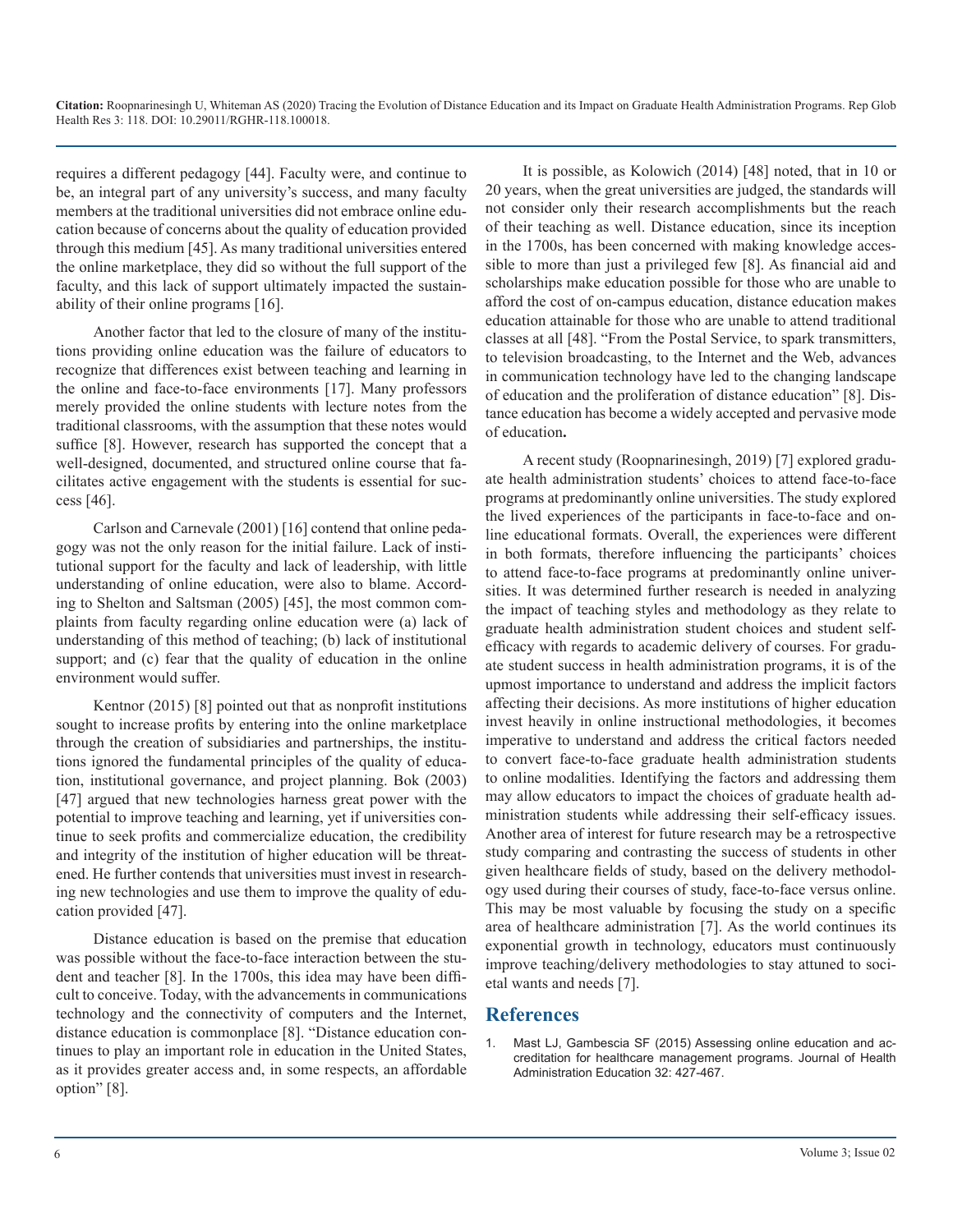- 2. [Holzweiss C, Joyner S, Fuller M, Henderson S, Young R \(2014\) Online](https://www.tandfonline.com/doi/abs/10.1080/01587919.2015.955262)  [graduate students' perceptions of best learning experiences. Distance](https://www.tandfonline.com/doi/abs/10.1080/01587919.2015.955262)  [Education 35: 311-332.](https://www.tandfonline.com/doi/abs/10.1080/01587919.2015.955262)
- 3. [Abramenka V \(2015\) Students' motivations and barriers to online edu](https://scholarworks.gvsu.edu/theses/776/)[cation. Online Distance Education Commons 4: 38-55.](https://scholarworks.gvsu.edu/theses/776/)
- 4. [Allen IE, Seaman J \(2016\) Online report card: Tracking online educa](https://eric.ed.gov/?id=ED572777)[tion in the United States. Babson Park, MA: Babson Survey Research](https://eric.ed.gov/?id=ED572777)  [Group.](https://eric.ed.gov/?id=ED572777)
- 5. [Burns B \(2013\) Students' perceptions of online courses in a graduate](https://jolt.merlot.org/vol9no1/burns_0313.pdf) [adolescence education program. Merlot: Journal of Online Learning](https://jolt.merlot.org/vol9no1/burns_0313.pdf)  [and Teaching 9: 105-108.](https://jolt.merlot.org/vol9no1/burns_0313.pdf)
- 6. [Albert DJ \(2014\) Online versus traditional master of music in music](https://journals.sagepub.com/doi/abs/10.1177/1057083714548588) [education degree programs. Journal of Music Teacher Education 25:](https://journals.sagepub.com/doi/abs/10.1177/1057083714548588)  [52-64.](https://journals.sagepub.com/doi/abs/10.1177/1057083714548588)
- 7. Roopnarinesingh U (2019) Exploring graduate health administration students' choices to attend face-to-face programs at predominantly online institutions (Doctoral dissertation). Available form ProQuest Dissertations and Theses database. (Publication No. 27544123).
- 8. [Kentnor H \(2015\) Distance education and the evolution of online learn](https://digitalcommons.du.edu/cgi/viewcontent.cgi?article=1026&context=law_facpub)[ing in the United States. Curriculum and Teaching Dialogue 17: 20-25.](https://digitalcommons.du.edu/cgi/viewcontent.cgi?article=1026&context=law_facpub)  [University of Denver Legal Studies Research Paper No. 15-41.](https://digitalcommons.du.edu/cgi/viewcontent.cgi?article=1026&context=law_facpub)
- 9. [Roffe I \(2004\) Innovation and e-learning: E-business for an educa](https://books.google.co.in/books/about/Innovation_and_E_learning.html?id=rY19QgAACAAJ&redir_esc=y)[tional enterprise. Cardiff, Wales: University of Wales Press.](https://books.google.co.in/books/about/Innovation_and_E_learning.html?id=rY19QgAACAAJ&redir_esc=y)
- 10. [Ferriman J \(2013\) The history of distance learning \(infographic\). Learn](https://elearningindustry.com/the-history-of-distance-learning-infographic)  [Dash.](https://elearningindustry.com/the-history-of-distance-learning-infographic)
- 11. [Pappas C \(2013\) The history of distance learning-infographic. E-learn](https://www.zdnet.com/article/the-history-of-distance-learning-infographic/)[ing Industry.](https://www.zdnet.com/article/the-history-of-distance-learning-infographic/)
- 12. [Miller G \(2014\) History of distance learning.](https://www.worldwidelearn.com/education-articles/history-of-distance-learning.html)
- 13. Verduin JR, Clark TA (1991) Distance education. Oxford, England: Jossey-Bass.
- 14. [Harting K, Erthal MJ \(2005\) History of distance education. Information](https://www.cambridge.org/gb/academic/subjects/psychology/developmental-psychology/situated-learning-legitimate-peripheral-participation?format=PB)  Technology, Learning, and Performance Journal 23: 35-44.
- 15. [Rumble G \(1986\) The planning and management of distance educa](http://www.ijede.ca/index.php/jde/article/view/325/219)[tion. London, England: Croom Helm.](http://www.ijede.ca/index.php/jde/article/view/325/219)
- 16. [Carlson S, Carnevale D \(2001\) Debating the demise of NYUonline.](https://www.chronicle.com/article/Debating-the-Demise-of/23290)  [Chronicle of Higher Education, A31, 7-8.](https://www.chronicle.com/article/Debating-the-Demise-of/23290)
- 17. [Arenson K \(1998\) More colleges plunging into uncharted waters of on](https://archive.nytimes.com/www.nytimes.com/library/tech/98/11/biztech/articles/02online-education.html)[line courses. The New York Times. Sec. A, 16.](https://archive.nytimes.com/www.nytimes.com/library/tech/98/11/biztech/articles/02online-education.html)
- 18. [Saghafi MR, Franz J, Crowther P \(2014\) A holistic model for blended](https://eprints.qut.edu.au/79150/)  [learning. Journal of Interactive Learning Research 25: 531-549.](https://eprints.qut.edu.au/79150/)
- 19. [Tambouris E, Zotou M, Tarabanis K \(2014\) Towards designing cog](https://link.springer.com/article/10.1007/s10639-012-9209-9)[nitively enriched project-oriented courses within a blended problem](https://link.springer.com/article/10.1007/s10639-012-9209-9)[based learning context 19: 61-86.](https://link.springer.com/article/10.1007/s10639-012-9209-9)
- 20. [Israel MJ \(2015\) Effectiveness of integrating MOOCs in traditional](https://files.eric.ed.gov/fulltext/EJ1077803.pdf)  [classrooms for undergraduate students. International Review of Re](https://files.eric.ed.gov/fulltext/EJ1077803.pdf)[search in Open and Distributed Learning 16: 102-118.](https://files.eric.ed.gov/fulltext/EJ1077803.pdf)
- 21. [Bolsen T, Evans M, Fleming AM \(2016\) A Comparison of online and](https://www.tandfonline.com/doi/abs/10.1080/15512169.2015.1090905?journalCode=upse20)  [face-to-face approaches to teaching introduction to American govern](https://www.tandfonline.com/doi/abs/10.1080/15512169.2015.1090905?journalCode=upse20)[ment. Journal of Political Science Education 12: 302-317.](https://www.tandfonline.com/doi/abs/10.1080/15512169.2015.1090905?journalCode=upse20)
- 22. [Westermann EB \(2014\) A half-flipped classroom or an alternative ap](https://eric.ed.gov/?id=EJ1061950)[proach: Primary sources and blended learning. Educational Research](https://eric.ed.gov/?id=EJ1061950)  [Quarterly 38: 43-57.](https://eric.ed.gov/?id=EJ1061950)
- 23. [González-Gómez D, Jeong JS, Rodríguez DA, Cañada-Cañada F](https://www.springerprofessional.de/en/performance-and-perception-in-the-flipped-learning-model-an-init/7432480) [\(2016\) Performance and perception in the flipped learning model: An](https://www.springerprofessional.de/en/performance-and-perception-in-the-flipped-learning-model-an-init/7432480)  [initial approach to evaluate the effectiveness of a new teaching meth](https://www.springerprofessional.de/en/performance-and-perception-in-the-flipped-learning-model-an-init/7432480)[odology in a general science classroom. Journal of Science and Edu](https://www.springerprofessional.de/en/performance-and-perception-in-the-flipped-learning-model-an-init/7432480)[cation Technology 25: 450-459.](https://www.springerprofessional.de/en/performance-and-perception-in-the-flipped-learning-model-an-init/7432480)
- 24. [Olsson M, Mozelius P, Collin J \(2016\) Visualisation and gamification](https://eric.ed.gov/?id=EJ1087309)  of e-learning and programming education. Electronic Journal of e-[Learning 13: 441-454.](https://eric.ed.gov/?id=EJ1087309)
- 25. [Joksimovic S, Gaševic D, Kovanovic V, Riecke BE, Hatala M \(2015\)](https://onlinelibrary.wiley.com/doi/abs/10.1111/jcal.12107)  Social presence in online discussions as a process predictor of aca[demic performance. Journal of Computer Assisted Learning 31: 638-](https://onlinelibrary.wiley.com/doi/abs/10.1111/jcal.12107) [654.](https://onlinelibrary.wiley.com/doi/abs/10.1111/jcal.12107)
- 26. [Cheng G, Chau J \(2016\) Exploring the relationships between learning](https://onlinelibrary.wiley.com/doi/abs/10.1111/bjet.12243)  [styles, online participation, learning achievement and course satisfac](https://onlinelibrary.wiley.com/doi/abs/10.1111/bjet.12243)[tion: An empirical study of a blended learning course. British Journal of](https://onlinelibrary.wiley.com/doi/abs/10.1111/bjet.12243)  [Educational Technology 47: 257-278.](https://onlinelibrary.wiley.com/doi/abs/10.1111/bjet.12243)
- 27. [Barber W, King S, Buchanan S \(2015\) Problem based learning and au](https://eric.ed.gov/?id=EJ1060176)[thentic assessment in digital pedagogy: Embracing the role of collab](https://eric.ed.gov/?id=EJ1060176)[orative communities. The Electronic Journal of E-Learning 13: 59-64.](https://eric.ed.gov/?id=EJ1060176)
- 28. [Fletcher T, Bullock SM \(2015\) Reframing pedagogy while teaching](https://www.tandfonline.com/doi/abs/10.1080/19415257.2014.938357?journalCode=rjie20)  [about teaching online: A collaborative self-study. Professional Devel](https://www.tandfonline.com/doi/abs/10.1080/19415257.2014.938357?journalCode=rjie20)[opment in Education 41: 690-706.](https://www.tandfonline.com/doi/abs/10.1080/19415257.2014.938357?journalCode=rjie20)
- 29. [Tomas L, Lasen M, Field E, Skamp K \(2015\) Promoting online stu](https://eric.ed.gov/?id=EJ1083370)[dents' engagement and learning in science and sustainability preser](https://eric.ed.gov/?id=EJ1083370)[vice teacher education. Australian Journal of Teacher Education 40:](https://eric.ed.gov/?id=EJ1083370)  [78-107.](https://eric.ed.gov/?id=EJ1083370)
- 30. Baxter JA, Haycock J (2014) International review of research in open and distance learning. The International Review of Research in Open and Distributed Learning 15.
- 31. [Lave J, Wenger E \(1991\) Situated knowledge and legitimate peripheri](https://www.cambridge.org/gb/academic/subjects/psychology/developmental-psychology/situated-learning-legitimate-peripheral-participation?format=PB)cal participation. New York: Cambridge University Press.
- 32. [Lee J \(2014\) An Exploratory study of effective online learning: Assess](http://www.irrodl.org/index.php/irrodl/article/view/1638)[ing satisfaction levels of graduate students of mathematics education](http://www.irrodl.org/index.php/irrodl/article/view/1638)  [associated with human and design factors of an online course. The](http://www.irrodl.org/index.php/irrodl/article/view/1638)  [International Review of Research in Open and Distance Learning 15.](http://www.irrodl.org/index.php/irrodl/article/view/1638)
- 33. [Gray JA, Diloreto M \(2016\) The effects of student engagement, student](https://files.eric.ed.gov/fulltext/EJ1103654.pdf)  [satisfaction, and perceived learning in online learning environments.](https://files.eric.ed.gov/fulltext/EJ1103654.pdf)  [International Journal of Educational Leadership Preparation 11.](https://files.eric.ed.gov/fulltext/EJ1103654.pdf)
- 34. [Fedynich L, Bradley KS, Bradley J \(2015\) Graduate students' per](https://files.eric.ed.gov/fulltext/EJ1056187.pdf)[ceptions of online learning. Research in HigherEducation Journal 27:](https://files.eric.ed.gov/fulltext/EJ1056187.pdf)  [1-13.](https://files.eric.ed.gov/fulltext/EJ1056187.pdf)
- 35. [Heinerichs S, Pazzaglia G, Gilboy MB \(2016\) Using flipped classroom](https://natajournals.org/doi/pdf/10.4085/110154)  [components in blended courses to maximize student learning 11: 54-](https://natajournals.org/doi/pdf/10.4085/110154) [57.](https://natajournals.org/doi/pdf/10.4085/110154)
- 36. [Sidebotham M, Jomeen J, Gamble J \(2014\) Teaching evidence-based](https://www.ncbi.nlm.nih.gov/pubmed/24189434)  [practice and research through blended learning to undergraduate mid](https://www.ncbi.nlm.nih.gov/pubmed/24189434)[wifery students from a practice based perspective. Nurse Education in](https://www.ncbi.nlm.nih.gov/pubmed/24189434) [Practice 14: 220-224.](https://www.ncbi.nlm.nih.gov/pubmed/24189434)
- 37. [Moore R \(2014\) Importance of developing community in distance edu](https://eric.ed.gov/?id=EJ1040302)cation courses. TechTrends 58: 20-25.